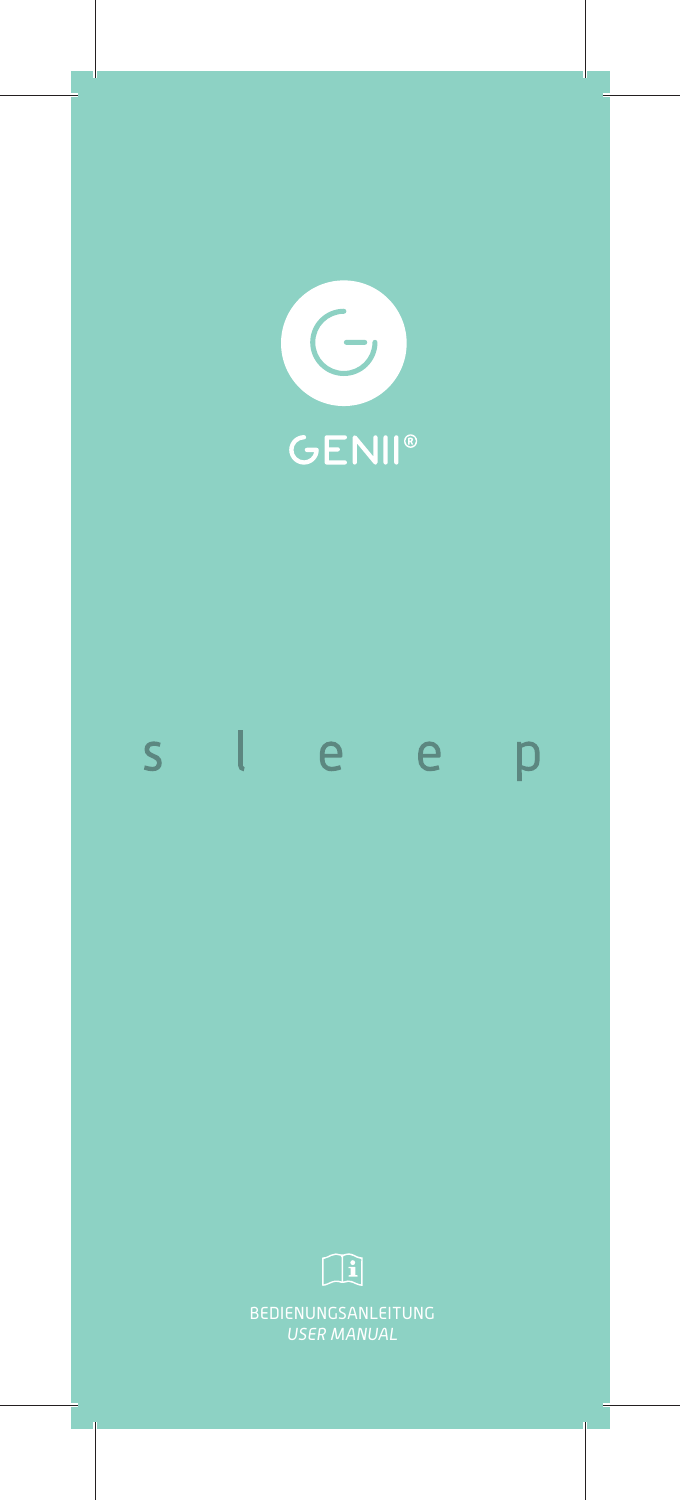# a pulse to life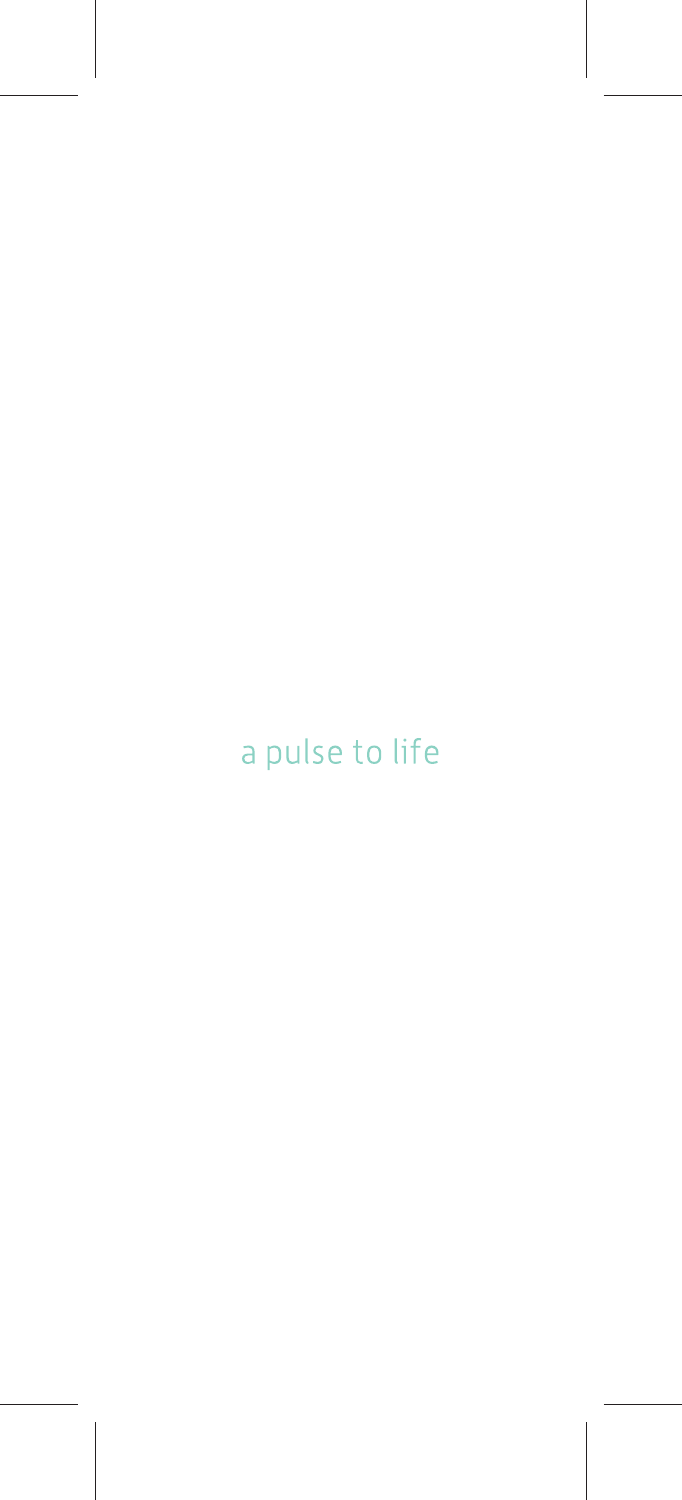Vielen Dank für den Erwerb unseres Produktes. Sie haben sich für ein hochwertiges Qualitätsprodukt aus Österreich entschieden, welches in langjähriger Forschungsarbeit entstanden ist. Der akkubetriebene Impulsgenerator, welcher im Biofrequenzbereich pulsiert, simuliert das natürliche Erdmagnetfeld auf Basis der Schumann-Resonanz und wurde nach den neuesten Erkenntnissen auf dem Gebiet der geophysikalischen Strahlungsforschung entwickelt.

Bitte lesen Sie diese Bedienungsanleitung vor Gebrauch sorgfältig durch.

Thank you for choosing to purchase our product. You have chosen a high-quality product from Austria, which has been developed over many years of research. The battery-powered pulse generator, which operates in the natural frequency range. simulates the earth's natural magnetic field on the basis of the Schumann frequency and was designed according to the latest findings in the field of radiesthesia.

Please read this manual carefully before use.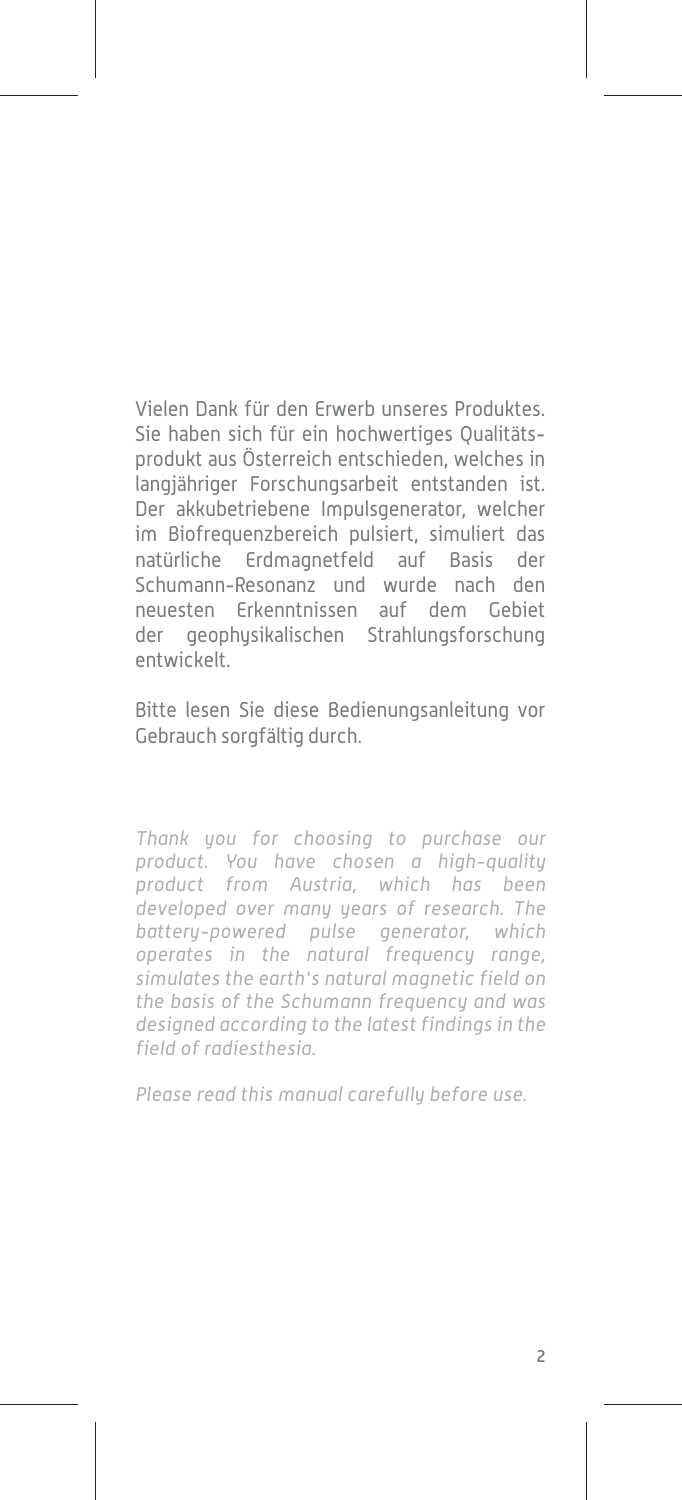### WAS IST GENII®?

WHAT IS GENII®?

Wenn der Energiefluss im Körper durch negative Umweltfaktoren wie geopathogene Einflüsse, Elektrosmog, Stress, ständige Überlastung und falsche Ernährung gestört ist, fühlt sich der Mensch oft müde, schwach und ausgelaugt. Er merkt deutlich, wie seine Energie schneller verbraucht wird und er verliert seine gewohnte Hochform.

GENII® ist ein akkubetriebener Impulsgenerator im Biofrequenzbereich, der ein natürliches – auf der Erdoberfläche vorkommendes - elektromagnetisches Feld auf Basis der Schumann-Resonanz herstellt und an den Körper abgibt. So wird über das Körperfeld das magnetischsensorische Immunsystem gestärkt und der Anwender gegen negative Umweltfaktoren geschützt sowie gegen Stress und Überforderung resistenter gemacht.

Die Schumann-Resonanz - und damit GENII® hat positive Wirkung auf:

#### Melatoninproduktion

#### Stimmung und Leistungsfähigkeit

#### Hippocampusaktivierung

#### Immunsystem

When the flow of energy in the body is disrupted by negative environmental factors such as geopathogenic influences, electromagnetic pollution, stress, constant overload and poor nutrition, a person often feels tired, weak and exhausted. They clearly notice their energy being consumed faster and they lose their usual top form.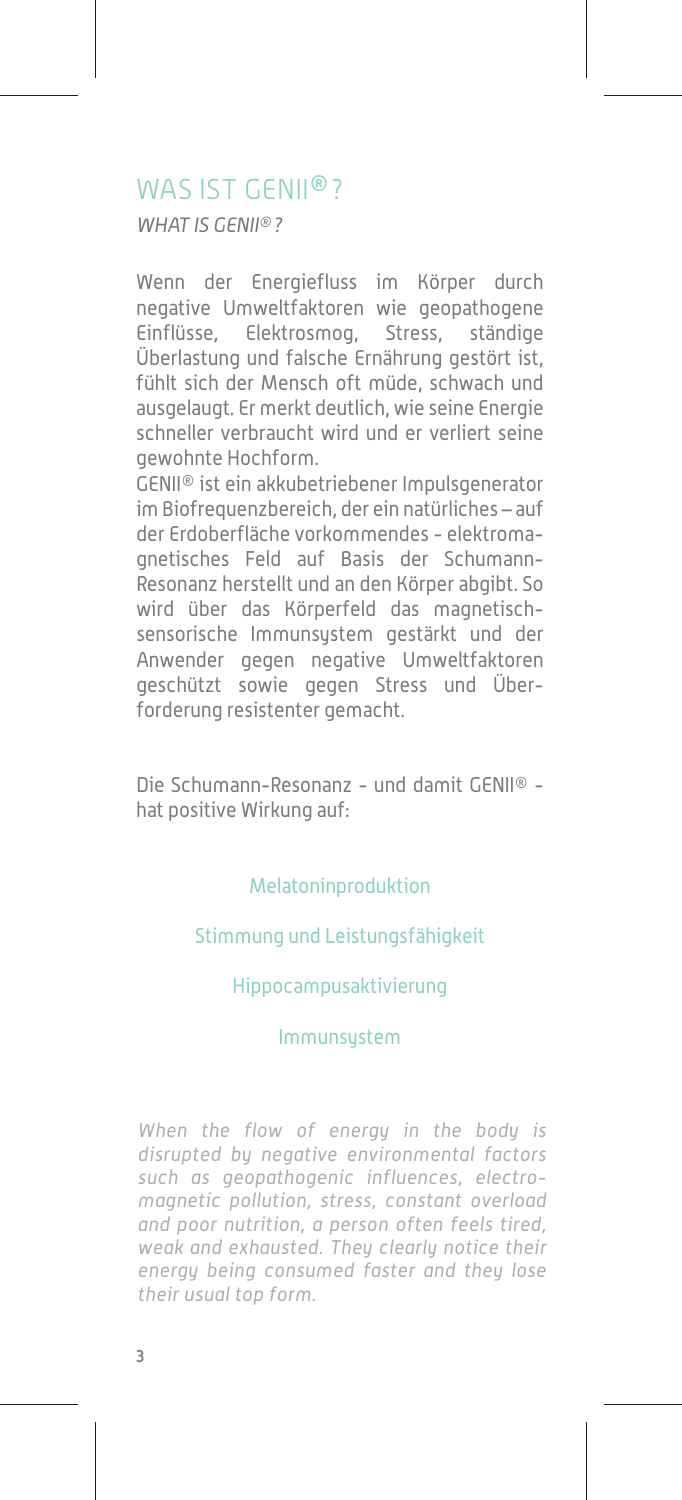GENII® is a battery-operated vibration generator that operates in the natural frequency range. It generates a natural electromagnetic field based on the Schumann frequency, which occurs on the surface of the earth, and transmits this to the body. GENII® therefore sets, like a conductor with a baton, the basic rhythm for the proper synchronisation of all vital processes in the body. A user of GENII® therefore gains resistance against stress and overload, regains their full capabilities and can recover as much as possible in their sleep.

The Schumann Resonance - and therefore GENII® - has scientifically proven positive effects on:

Melatonin production

Mood and capability

Hippocampus activation

The immune system

#### SLEEP RELAXED



#### SLEEP INTENSE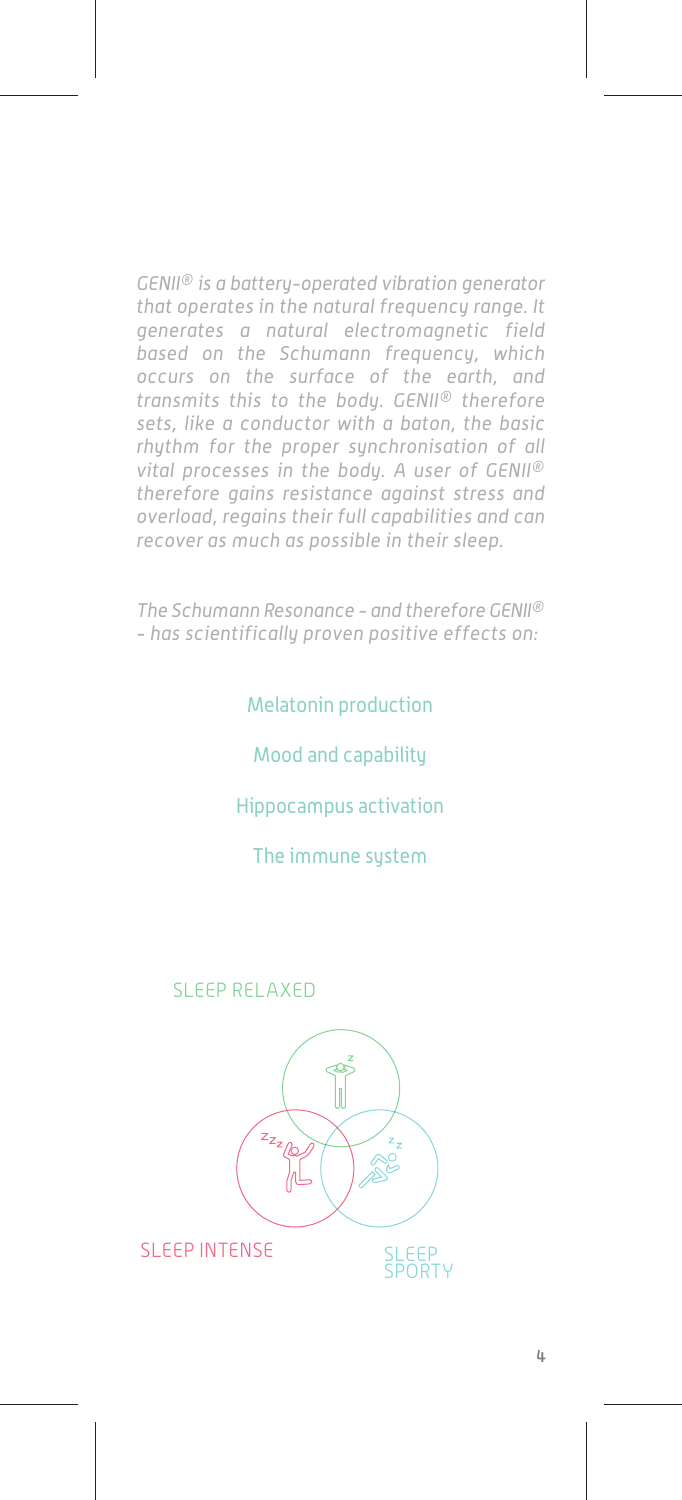### WISSENSCHAFTLICHER HINTERGRUND? SCIENCE?

Wichtig für die Erkenntnisse der Wirkung der Schumann-Resonanz auf den menschlichen Organismus sind unter anderem wissenschaftliche Untersuchungen der NASA im Zuge der Weltraummissionen in den 70er-, 80er- und 90er-Jahren. Dabei wurde herausgefunden, dass das natürliche Erdmagnetfeld unter anderem Einfluss auf die natürliche Zellteilung sowie die Melatoninproduktion des Menschen hat. Eine Untersuchung wurde im Auftrag der NASA während der ersten bemannten Raumflüge durchgeführt. Es wurden erhebliche physiologische Probleme bei den Astronauten im Weltraum festgestellt, welche auf das fehlende elektromagnetische Feld der Schumann-Resonanz zurückgeführt werden konnten. Diese gesundheitlichen Beeinträchtigungen wurden bei nachfolgenden Missionen durch die Installation von Schumann - Wellen - Generatoren erfolgreich behoben. Darüber hinaus existieren in der Wissenschaft gesicherte Zusammenhänge zwischen den Intensitäten und Schwankungen des Erdmagnetfelds und den Stimmungs- und Bewusstseinslagen der Menschen. Bemerkenswert in diesem Zusammenhang ist eine Studie, die nachweisen konnte, dass die Schumann-Frequenz von 7,8 Hz im Hippocampus des menschlichen Gehirns vorkommt. Dieses Hirnareal ist für Aufmerksamkeit und Konzentration verantwortlich und beeinflusst direkt die Aufnahmefähigkeit. Da heute immer öfter Elektrosmog und andere Störzonen das natürliche elektromagnetische Feld der Erde überdecken, kann es langfristig zu gesundheitlichen Beeinträchtigungen kommen. Vor allem Menschen, die unter hohem psychischen und physischen Druck wie zum Beispiel Stress stehen, sind davon vermehrt betroffen. Durch die Abgabe des natürlichen elektromagnetischen Feldes an den Körper wirkt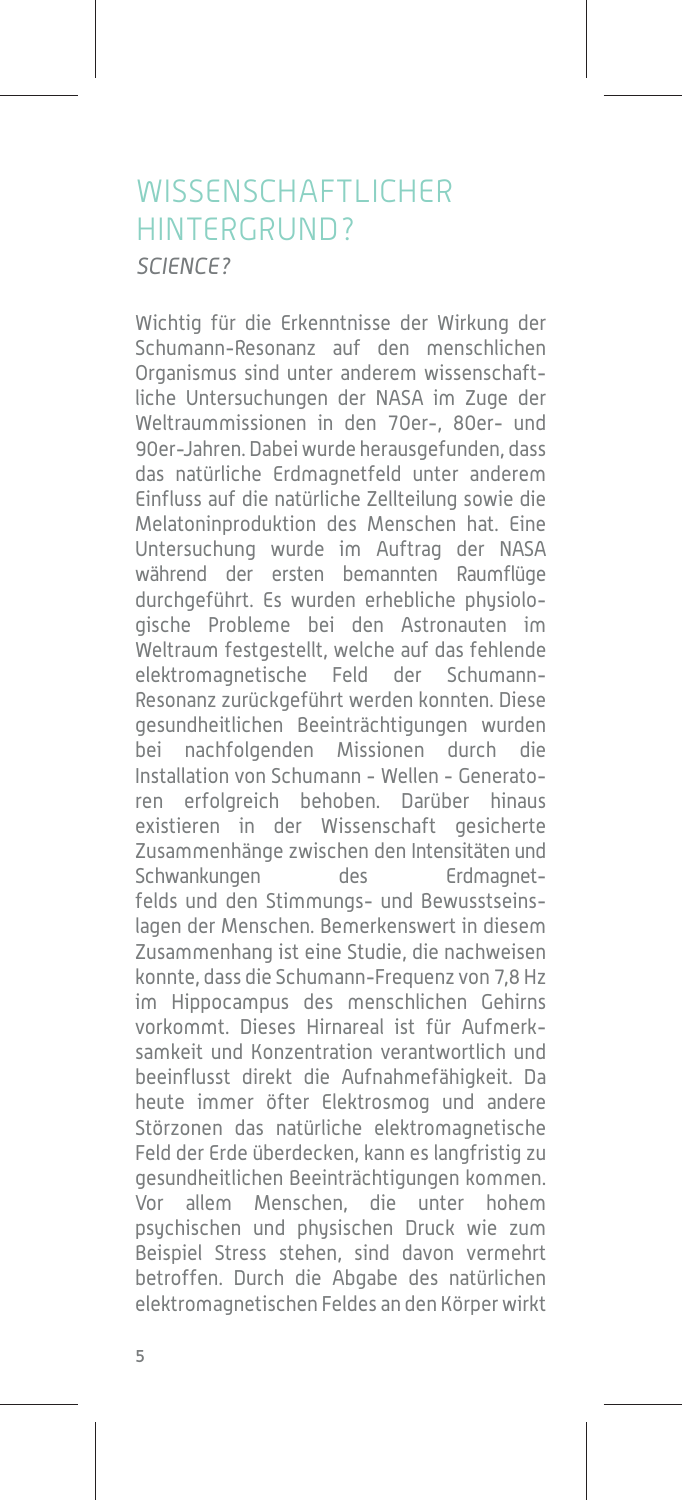GENII® wie ein Dirigent, der dem Körper laufend die notwendigen elektromagnetischen Steuerimpulse zukommen lässt und so für mehr Wohlbefinden und Ausgeglichenheit sorgt.

Some of the important findings on the effect of the Schumann Resonance on the human body were made by the scientific studies of NASA in the course of space missions in the 70s, 80s and 90s. It was discovered that the earth's natural magnetic field has, among other things, an influence on natural cell division, as well as the production of melatonin in people. Studies were conducted by NASA during the first manned space flights. Major physiological problems were found with astronauts in space that could be traced back to the lack of the electromagnetic field of the Schumann Resonance. These health problems were successfully fixed in subsequent missions by installing generators of Schumann Waves. In addition, clear connections have been established by science between the intensities and fluctuations of the earth's magnetic field and the mood and mindsets of people. A study notable in this has proven that the Schumann Frequency of 7.8 Hz can be found in the hippocampus of the human brain. This area of the brain is responsible for attention, as well as concentration and absorption capacity, and directly affects performance. As today more and more pollution and other disturbances cover the earth's natural electromagnetic field, health problems can arise in the long-term. People who are under high physical and psychological pressure, and subject to stress, in particular, are being increasingly affected by this. By transmitting a natural electromagnetic field to the body, GENII® acts as a conductor to continuously provide the body with the necessary electromagnetic control impulses, thereby ensuring for greater well-being and balance.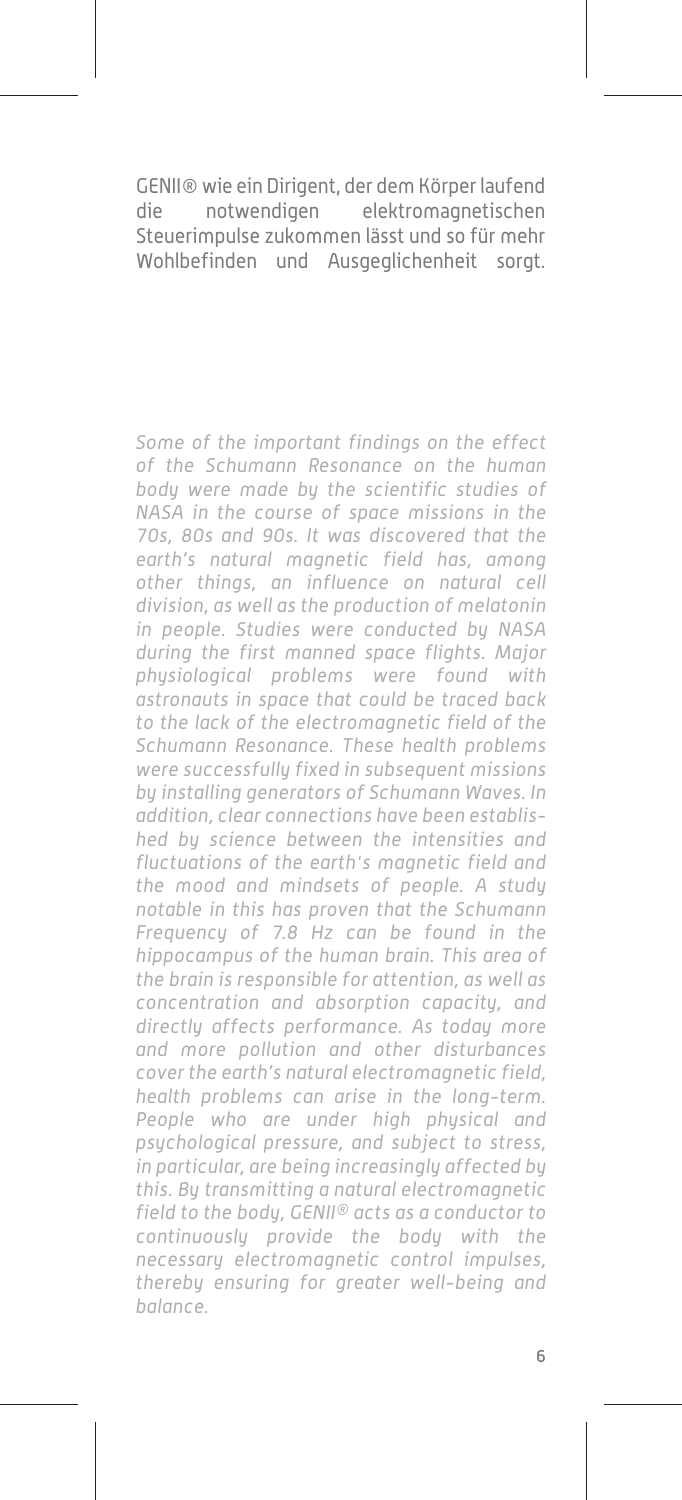## INBETRIEBNAHME GETTING STARTED

Bitte laden Sie vor Inbetriebnahme das Gerät mit dem mitgelieferten USB-Kabel vollständig auf. Sie können das Gerät sowohl an der Steckdose laden aber auch am PC. Die Ladezeit beträgt ca. 2 Stunden. Wird das Gerät vom Ladegerät entfernt blinkt es in allen drei Farben und ist eingeschaltet. Die Akkulaufzeit mit einer vollen Ladung beträgt ca. 1 Woche. Es wird empfohlen ausschließlich das mitgelieferte Ladegerät zu nutzen und nach dem Ladevorgang das Ladegerät von der Stromquelle zu nehmen.

Please fully charge the device with the supplied USB cable before use. You can load the device both from a power socket but also from a PC. The charging time is approximately two hours. If the device is removed from the charger, it flashes in all three colours and is turned on. The battery life on a full charge is approximately one week. Please only use only the supplied USB Cable for charging and remove it after charging from the power source.

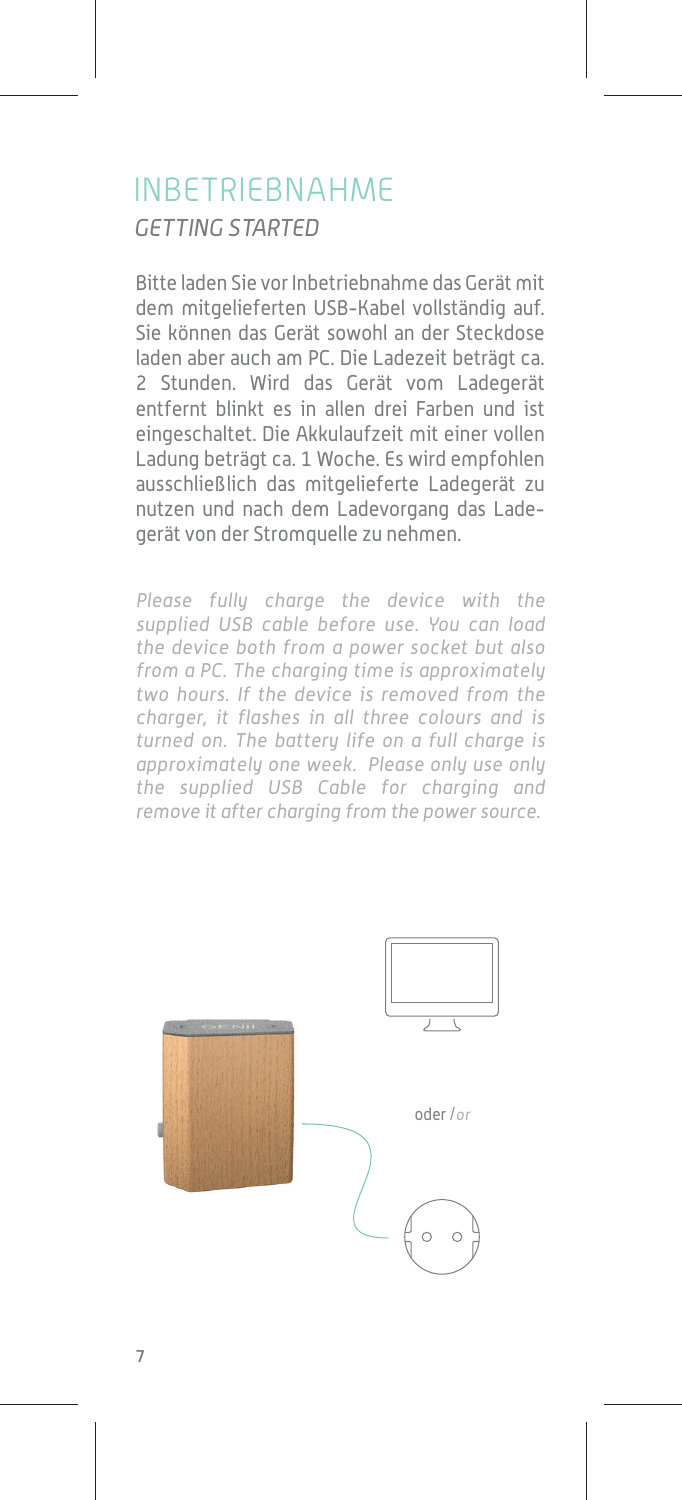## SIGNALE FEEDBACK





#### $\left(\bigcirc\right)$  Gerät blinkt BLAU : GENII® wird geladen

If the device flashes BLUE: GENII® is being charged



#### $\textcircled{C}$ ) Gerät blinkt GRÜN : GENII® ist geladen

If the device flashes GREEN: GENII® is fully charged

#### Gerät blinkt in 3 Farben :

- GENII® wird eingeschaltet bzw.
- GENII® wird ausgeschaltet

Device flashes in 3 colors: GENII® will turn on or GENII® will turn off



#### Blinkt bei der Programmüberprüfung bzw. beim Programmwechsel das Licht dreimal, so ist der Akku fast leer.

Before the battery is empty, the light blinks three times when reviewing or changing the mode to indicate that GENII® needs to be charged.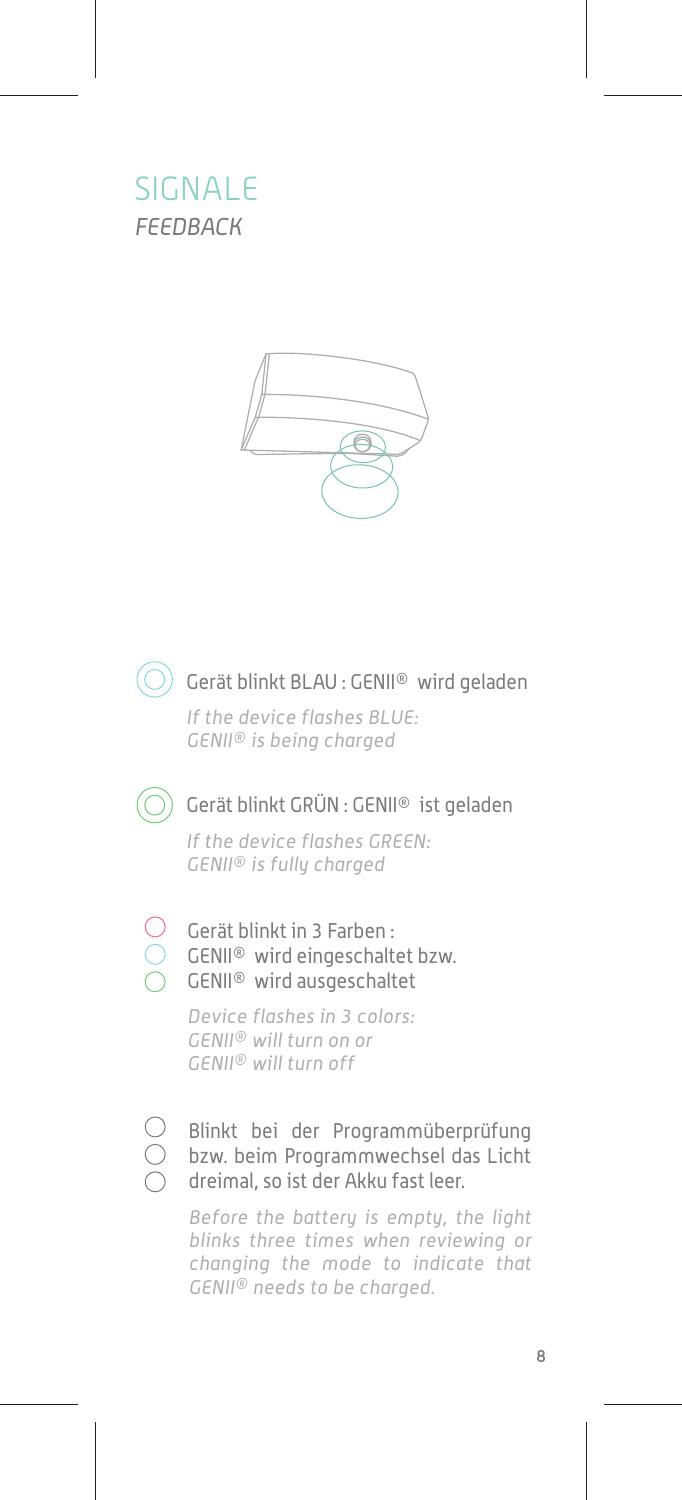### BEDIENUNG OPERATION?

Die Bedienung der GENII®-Einheit erfolgt ausschließlich über den seitlich angebrachten Taster.

Feedback bekommen Sie über ein LED, welches im Knopf leuchtet.

The GENII® unit is operated entirely with the button on the side.

You get feedback from an LED, which lights up the button on the side.

EIN / AUS ON / OFF



Durch langes Drücken der Bedientaste von etwa 3 Sekunden wird GENII® EIN bzw. AUS geschaltet. Der Knopf blinkt in 3 Farben.

By holding the operating button for about three seconds, the GENII® is turned on or off. The button will flash in three colours.

#### PROGRAMMWECHSEL SWITCH



Durch kurzes, 2-maliges Drücken des Tasters kann der Modus gewechselt werden. Die Modi werden durch die 3 Farben grün, rot und blau symbolisiert.

By quickly pressing twice on the button, the mode can be changed. The modes are symbolised by the three different colours – green, red and blue.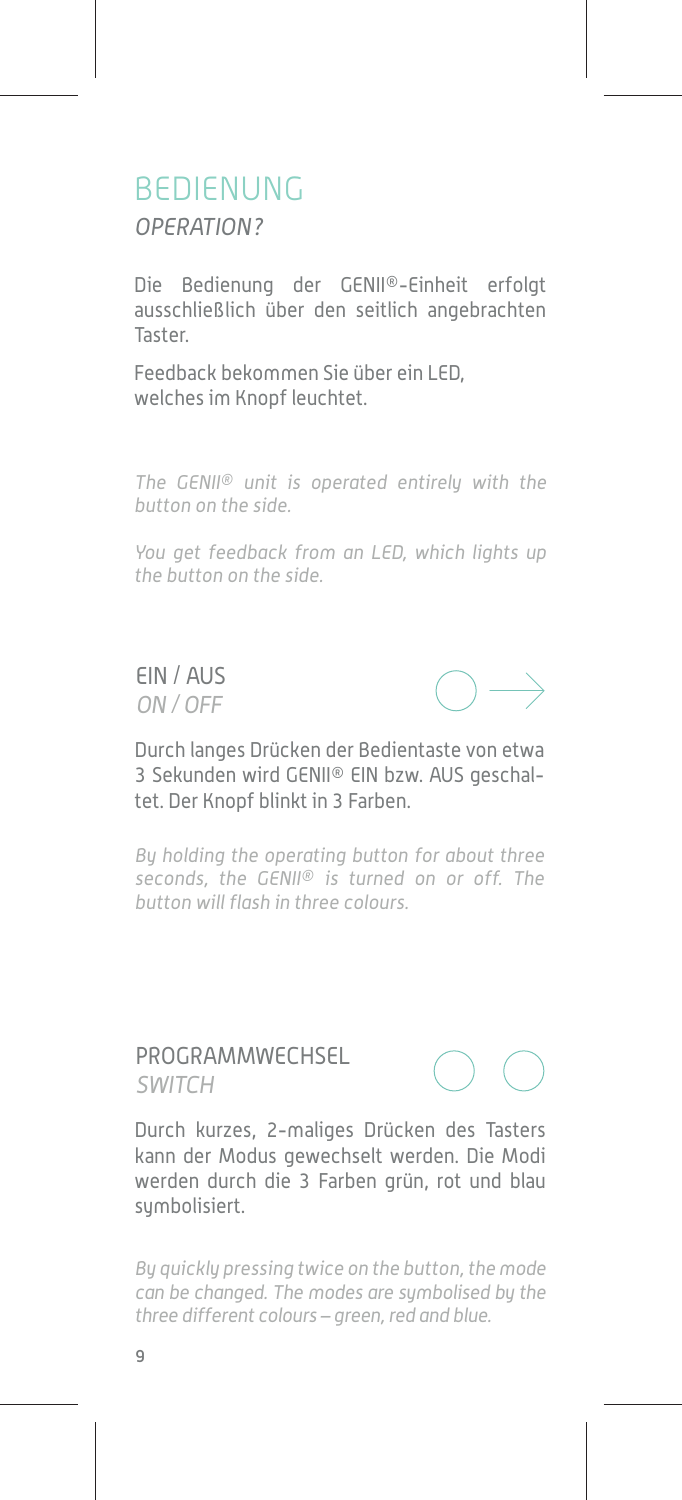

## INHALT PARTS

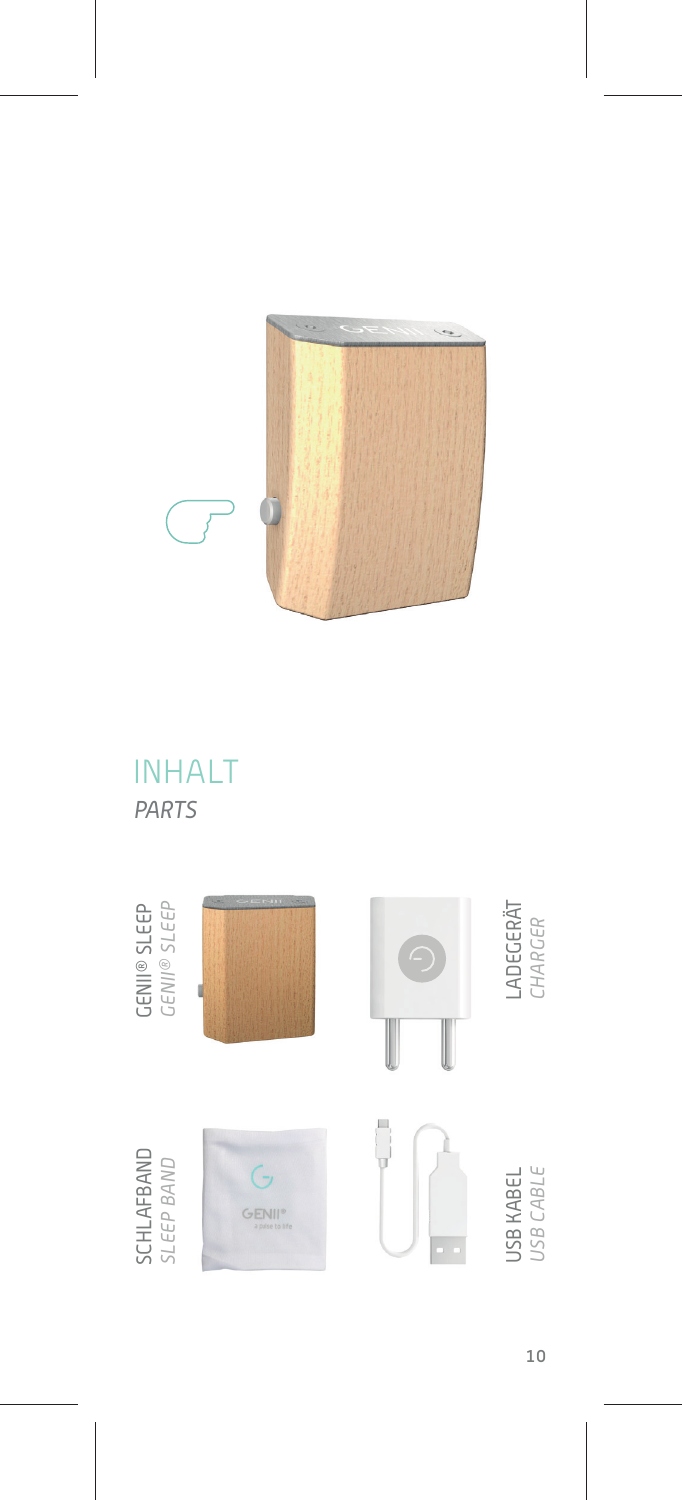## PROGRAMME PROGRAMS

GENII® SLEEP verfügt über 3 verschiedene Programme. Je nach Bedarf kann durch 2-maliges kurzes Drücken des Tasters zwischen diesen gewechselt werden. Das jeweilige Programm wird durch unterschiedliche Farben am Gerät dargestellt. Um das gerade aktive Programm anzuzeigen drücken Sie einmal kurz auf den Taster.

GENII® SLEEP has three different modes. You can change between these, whenever you wish, by tapping twice on the button. The particular mode will be displayed on the

device in different colours. To show the current mode, just tap the button once.



### SLEEP RELAXED ENTSPANNTER SCHLAF



Das GENII® Programm . SLEEP RELAXED" dient zum Abschalten, Entspannen und relaxten Einschlafen nach einem stressigen oder anstrengenden Tag. Es ist das ideale Programm zur Stressbewältigung oder zum Abschalten und Entspannen in stressigen Zeiten ob beruflich oder privat. Bitte auf keinen Fall beim Autofahren oder beim Bedienen von Maschinen verwenden!

The GENII® program "SLEEP RELAXED" is recommended for relaxation and deep sleep after a stresssful day. Use it to gain deep relaxation and a peaceful and deep sleep. Do not use this mode when driving or operating machines!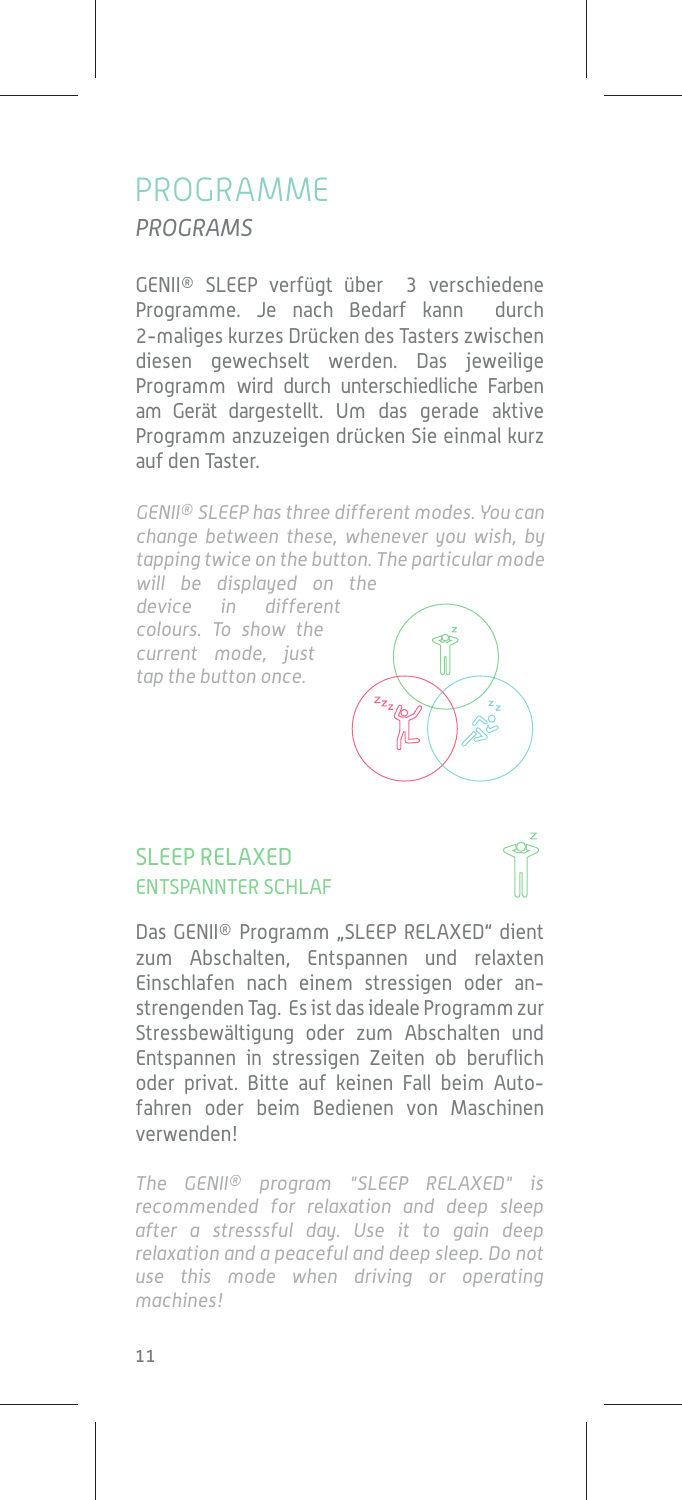#### SLEEP INTENSE INTENSIVER SCHLAF

Das GENII® Programm "SLEEP INTENSE" ist ein intensives Schlafprogramm für den tiefen und festen Schlaf und unterstützt den Träger mit einem speziellen Schwingungsdesign, welches bei emotionaler Aufgewühltheit körnerlich, geistig und seelisch beruhigen kann. Es sorgt für tiefe entspannte Ruhephasen, wirkt damit nervenstärkend und unterstützt den Träger mit intellektueller Leistungsfähigkeit für den nächsten Tag. Bitte auf keinen Fall beim Autofahren oder beim Bedienen von Maschinen verwenden!

The GENII® program "SLEEP INTENSE" is an intensive sleep program for deep and firm sleep. Wear it to calm down physically and mentally and gain reinforced nerves and better mental performance for the next day.Do not use this mode when driving or operating machines!

### SLEEP SPORTY AKTIVIERENDER SCHI AF



Das GENII® Programm "SLEEP SPORTY" ist ein spezielles Schlafprogramm zur intensiven Regeneration und zum Aufbau nach körperlicher Anstrengung, Sport oder Training. Stark beanspruchte Muskeln erfahren im Schlaf die optimale Regeneration. Bitte auf keinen Fall beim Autofahren oder beim Bedienen von Maschinen verwenden!

The GENII® program "SLEEP SPORTY" is a special program for regeneration after physical exertion, sport or heavy training. Stressed muscles get the optimal regeneration during sleep. Do not use this mode when driving or operating machines!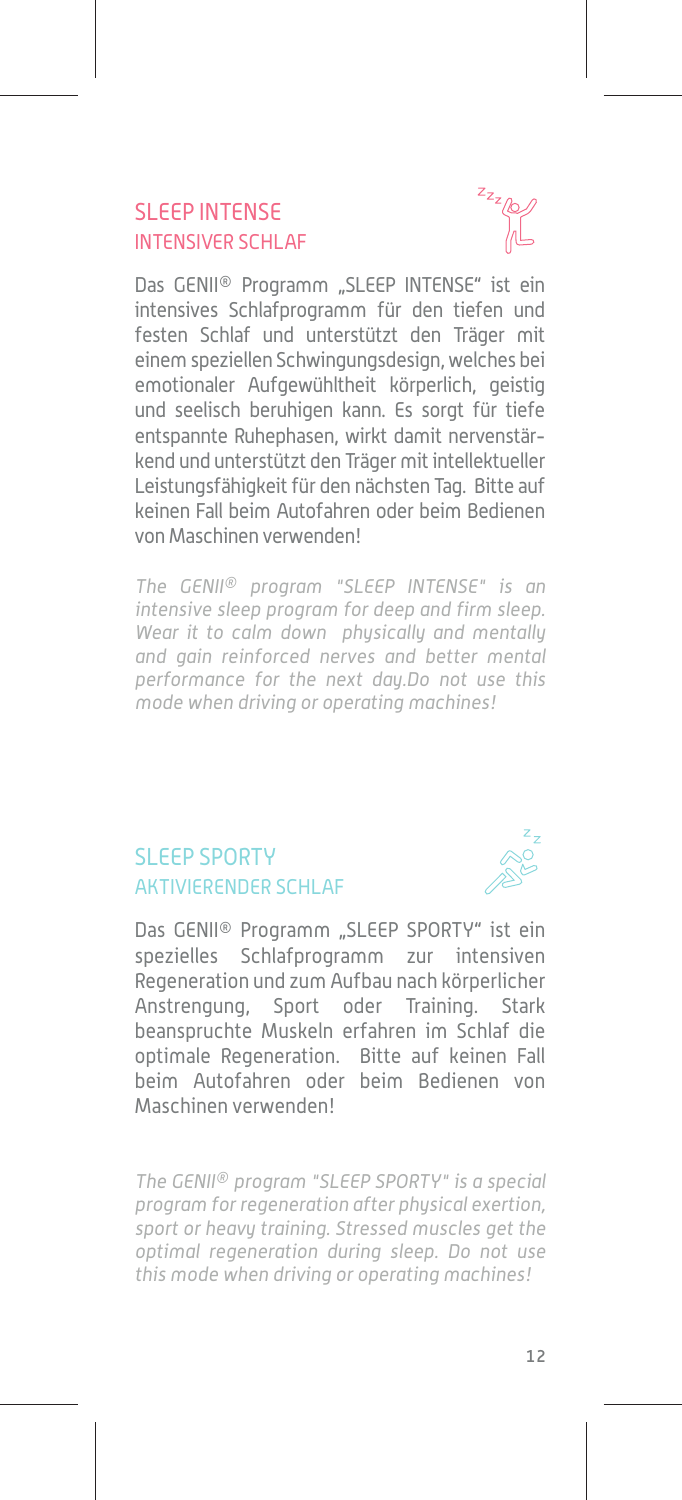## INDIVIDUELLE PROGRAMME INDIVIDUAL PROGRAMS

GENII® SLEEP wird mit den Programmen "Sleep Relaxed", "Sleep Intense" und "Sleep Sporty" geliefert. Durch den innovativen Aufbau des Produktes ist es aber möglich das Gerät Ihren persönlichen Bedürfnissen anzupassen. So können Sie in Zukunft über die Website neue Programme erwerben, diese über den PC individuell anpassen und auf Ihre GENII®-Einheit aufspielen. Es werden laufend neue Programmdesigns erforscht und entwickelt um Ihr GENII® in Zukunft noch gezielter und passgenauer einsetzen zu können. GENII® ersetzt dabei keine ärztliche Diagnose oder Behandlung.

Alle Informationen zu den Programmen finden Sie auf www.genii-health.com.

GENII® SLEEP is delivered with the three modes "Sleep Relaxed", "Sleep Intense" and "Sleep Sporty". Thanks to the innovative design of this product, it is also possible to adapt the device to suit your individual needs. You will be able in the future to buy new modes on the (www.genii.info) website, adapt these on a PC and put them onto your GENII®. New mode designs are continually being researched and developed to make your GENII® even more specific and precisely suited to your needs in the future. Please note, GENII® cannot act as a substitute for a medical diagnosis or treatment.

Find more information about programs on www.genii-health.com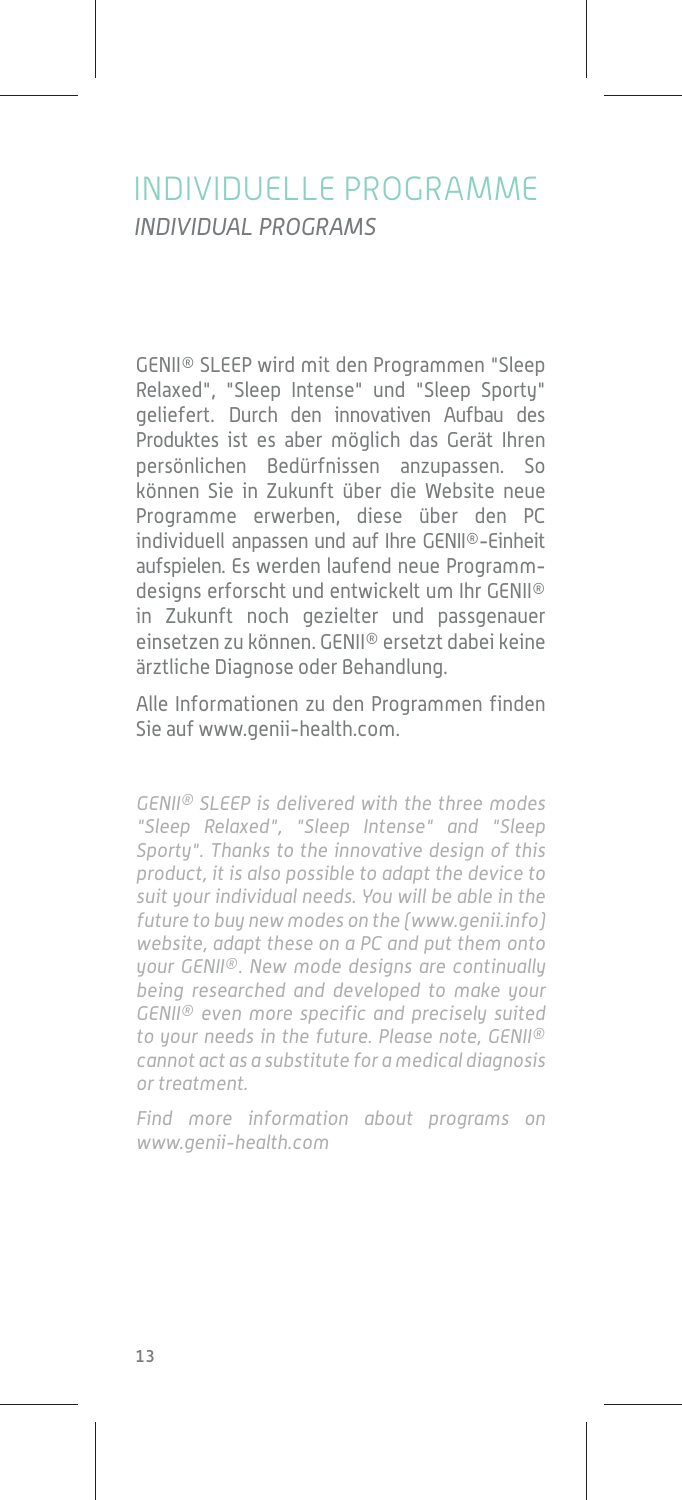## WIRKUNG EFFECT

Es kann vorkommen – abhängig vom Organismus – dass sich die Wirkung von GENII® nicht sofort einstellt. Dank dem Feedback von GENII® Nutzern wissen wir, dass sich die Wirkung von GENII® in der Regel spätestens nach 3-5 Wochen einstellt. Geben Sie Ihrem Körper und GENII® Zeit. Aus diesem Grund wird empfohlen sich an die empfohlene Nutzungsdauer, die beim jeweiligen Programm auf www.genii-health.com angegeben ist, zu halten.

You may not feel the effect of GENII® right away. With the help of our GENII<sup>®</sup> users we found out that it took 3-5 weeks to clearly feel the effect. Give your body and GENII® time. For this reason it is recommended to keep the recommended usage time for the programs, which is indicated on www.genii-health.com.

## TRAGEN VON GENII® SLEEP CARRYING GENII® SLEEP

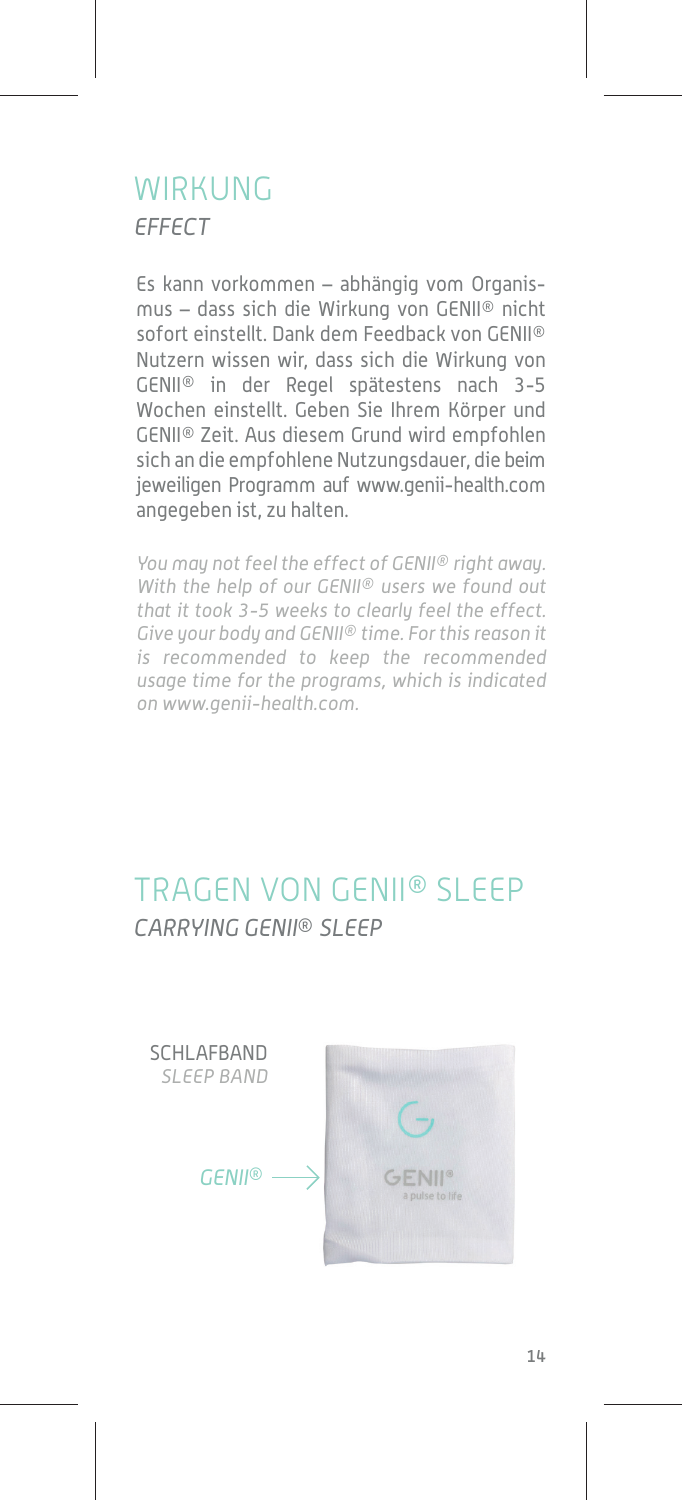## REINIGUNG & REPARATUR CLEANING AND REPAIR

Reinigen Sie das Gerät mit einem handfeuchten Tuch. Verwenden Sie zur Reinigung des Geräts keine scharfen Reinigungsmittel oder Substanzen, die Verdünnungsmittel, Benzol oder andere organische Lösungsmittel enthalten. Wenn das Gerät nicht richtig funktioniert oder eine Reparatur erforderlich ist, wenden Sie sich an Ihren Händler oder an den Hersteller.

Clean the appliance with a damp cloth. Do not use a strong detergent or substances, thinners, benzene, or other organic solvents to clean the device. If the device is not working properly or a repair is needed, contact your dealer or the manufacturer.

# **RECHTSHINWEISE**

#### LEGAL WARNING

Wir weisen ausdrücklich darauf hin, dass das angebotene Gerät, kein medizinisches Produkt im Sinne des Medizinproduktrechts darstellt. Das Produkt stellt keinen Ersatz für ärztliche Betreuung dar. Es kann maximal unterstützend wirken. Die Benutzung dieses Produktes sollte nicht dazu führen bei gesundheitlichen Beschwerden die Behandlung durch den Arzt auszuschließen oder zu unterbrechen. Verschriebene Medikamente sind nicht abzusetzen.

We explicitly point out that the device is not a medical device as far as medical product law is concerned. The product is not a substitute for medical care. It can have a supportive impact at the most. Use of this product is no reason to avoid or interrupt treatment from a doctor if you have health complaints. Prescribed medications are not to be forgotten about after using this device.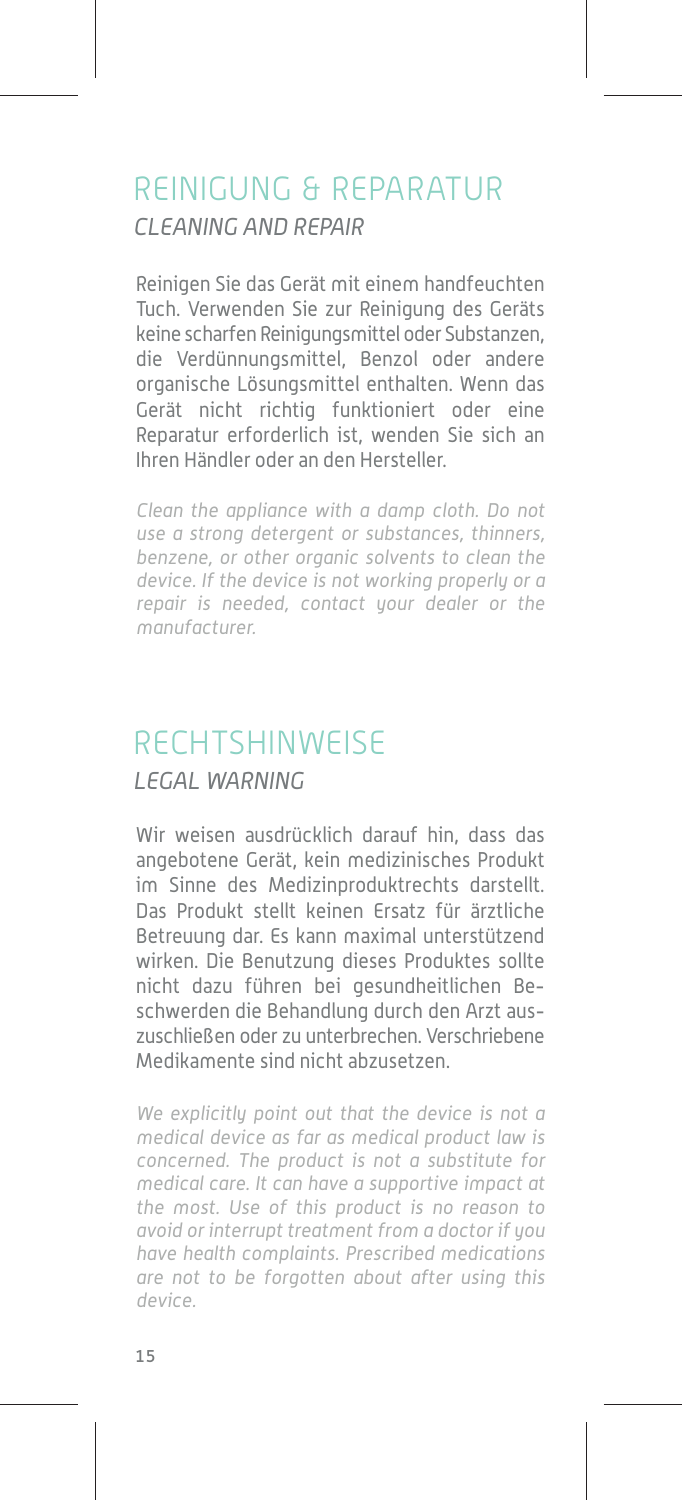## GEWÄHRLEISTUNGSANSPRUCH **WARRANTY**

Auf die GENII® Einheit wird gegenüber dem Endkunden eine 24monatige Garantie ab Warenerhalt innerhalb der EU gewährleistet. Ansprüche aus dieser Garantie sind unter Vorlage des Kaufbeleges, direkt beim Händler oder gegenüber der GENII® GmbH, Mondscheingasse 6, 8010 Graz, Österreich geltend zu machen. Schäden, die durch Gebrauch, Unfälle oder normalen Verschleiß entstehen, sind nicht von der Garantie oder anderen Garantien gedeckt. Die GENII® GmbH übernimmt keinerlei Haftung für Neben- oder Folgeschäden, die sich aus einem unsachgemäßen Gebrauch des Produkts ergeben. Die Gewährleistung deckt darüber hinaus nicht die Reparatur von Schäden die durch unsachgemäße Verwendung entstanden sind. Bei Öffnen des Gerätes erlischt der Gewährleistungsanspruch. Detaillierte Informationen finden Sie hier: http://www.ris.bka.gv.at/GeltendeFassung.wxe?Abfrage=Bundesnormen&Gesetzesnummer=20005815

The GENII® Unit comes with a 24-month warranty within the EU for customers from the receipt of the goods. Claims are to be made under this guarantee by presenting proof of purchase to the retailer or to GENII® GmbH, Mondscheingasse 6, 8010 Graz, Austria. Damage caused by use, accidents, or normal wear and tear is not covered under the warranty or other warranties. This warranty does not cover repair of damage caused by improper use either. By opening up the device, the warranty claim is invalidated. GENII® GmbH assumes no liability for incidental or consequential damage resulting from improper use of the product. You can find detailed information here:

http://www.ris.bka.gv.at/GeltendeFassung.wxe? Abfrage=Bundesnormen&Gesetzesnummer=20005815

16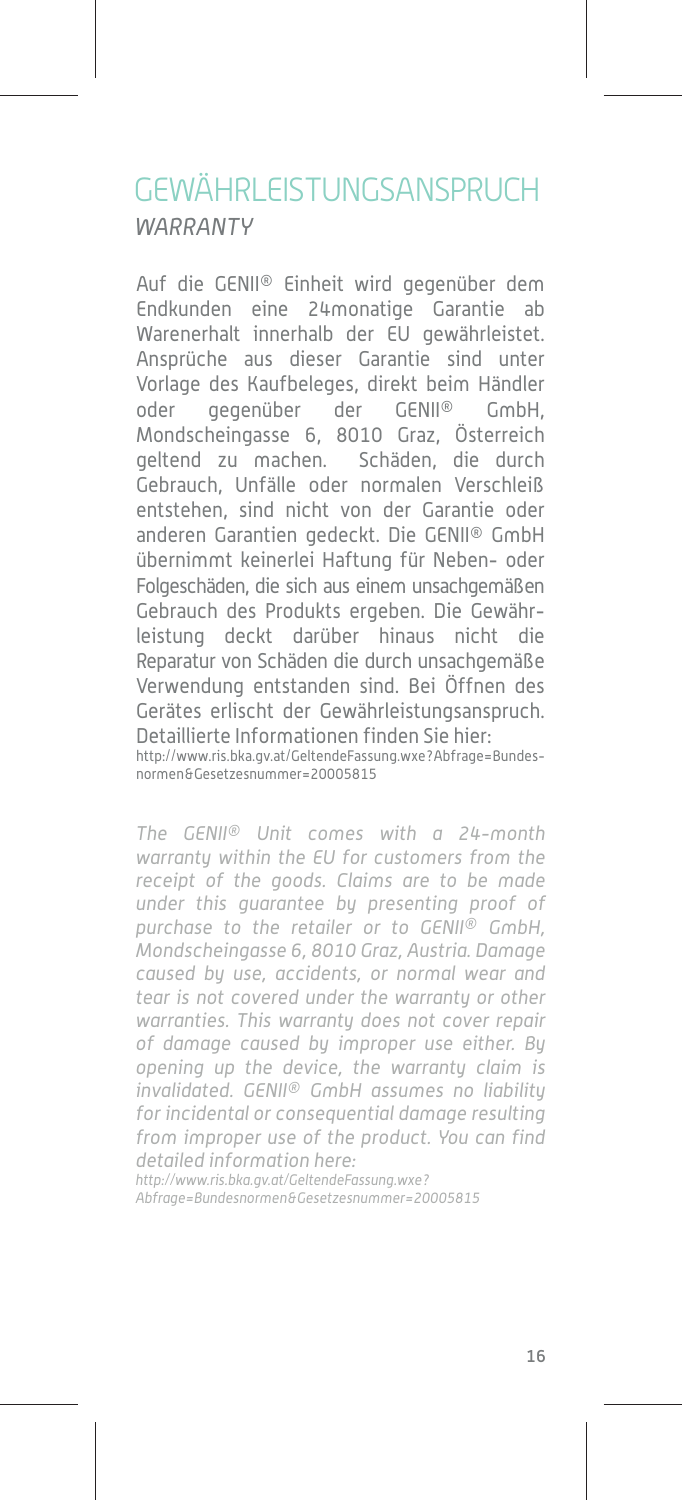## SICHERHEITSHINWEISE SAFETY INSTRUCTIONS

Verändern oder reparieren Sie auf keinen Fall die Elektronik und nehmen Sie auch keine sonstigen Veränderungen vor. Führen Sie keine Fremdkörper aus Metall in die elektronischen Kontakte des Gerätes. Bei Nichtfunktionieren der Kontrollleuchte oder sonstigen Problemen wenden Sie sich bitte an den Händler. Bewahren Sie das Gerät nicht in feuchter oder staubiger Umgebung auf. Das Gerät ist nicht wasserdicht und sollte auch vor Spritzwasser geschützt werden. Legen Sie das Gerät nicht in die unmittelbare Nähe von starken elektromagnetischen Quellen. Setzen Sie das Gerät nicht unmittelbarer Sonnenbestrahlung aus, da sonst die Elektronik beschädigt werden kann und sich eine Verformung des Gehäuses durch die Hitzeeinwirkung einstellen kann. Werfen Sie das Gerät am Ende der Lebensdauer nicht in den normalen Hausmüll. Bringen Sie es zum Recycling zu einer offiziellen Sammelstelle. Auf diese Weise tragen Sie zum Umweltschutz bei. Lassen Sie das Gerät nicht bei großer Hitze im Auto, in der heißen Sonne oder in der Nähe einer Wärmequelle liegen. Achten Sie darauf, dass es im Schatten liegt.

Do not alter or repair the electronics at all or make any other changes. Do no place foreign objects made of metal into the electronic contacts of the device. If the control lights are not working or you experience other problems, please contact your retailer. Do not store the appliance in damp or dusty environments. The device is not waterproof and should also be kept clear of splashed water. Do not place the appliance in the immediate vicinity of strong electromagnetic sources. Do not dispose of it in normal household waste after the end of its working life. Take it to a recycling facility or an official collection point. In this way, you can help the environment. Do not leave the appliance in intense heat in the car, in the hot sun, or close to heat sources. Make sure that it is in the shade.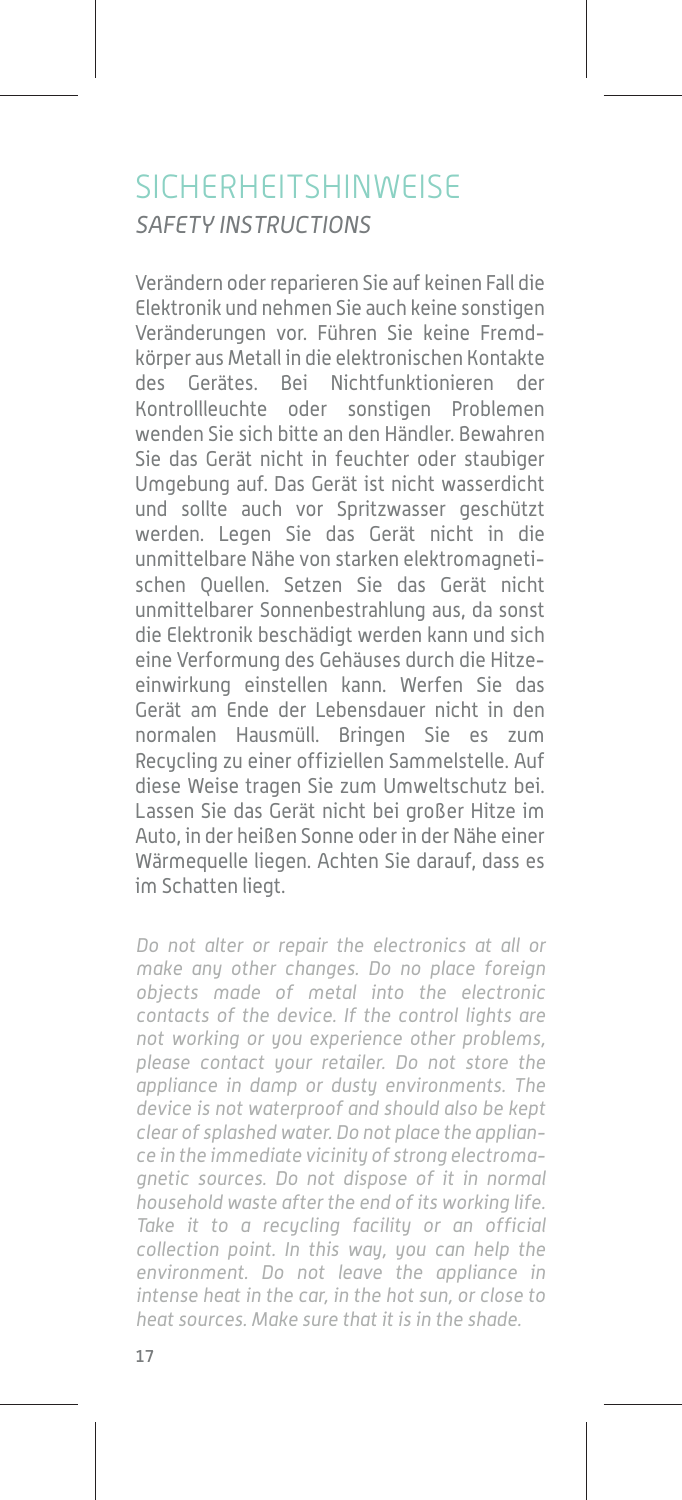## TECHNIK & MATERIAL TEC SPEC & MATERIAL

Betriebstemperaturbereich: -10°C bis +40 °C Feuchtigkeit: 85 % oder weniger

Abmessungen GENII® SLEEP-Einheit: 43x33x10mm (LxBxH) Batterie: 0,4 Wh Lithium-Polymer-Akku

Das GENII® SLEEP Gehäuse besteht aus hochwertigem Olivenholz, das nachhaltig gewonnen wurde. Das Stoffband garantiert während dem Schlaf einen angenehmen Tragekomfort und besteht aus 70% Polyester und 30% Elastan.

Das Gerät ist nicht wasserdicht und sollte auch vor Spitzwasser ferngehalten werden.

Operating temperature range: -10 ° C to +40 °C Humidity: 85% or less

Dimensions GENII® SLEEP unit: 43x33x10mm (Lx WxH) Battery: 0.4 Wh lithium-polymer battery

GENII® SLEEP is made from high quality and sustainable olive wood. The fabric strap ensures high degree of comfort and is made of 70% polyester and 30% spandex.

The device is not waterproof and should also be kept clear of splashed water.